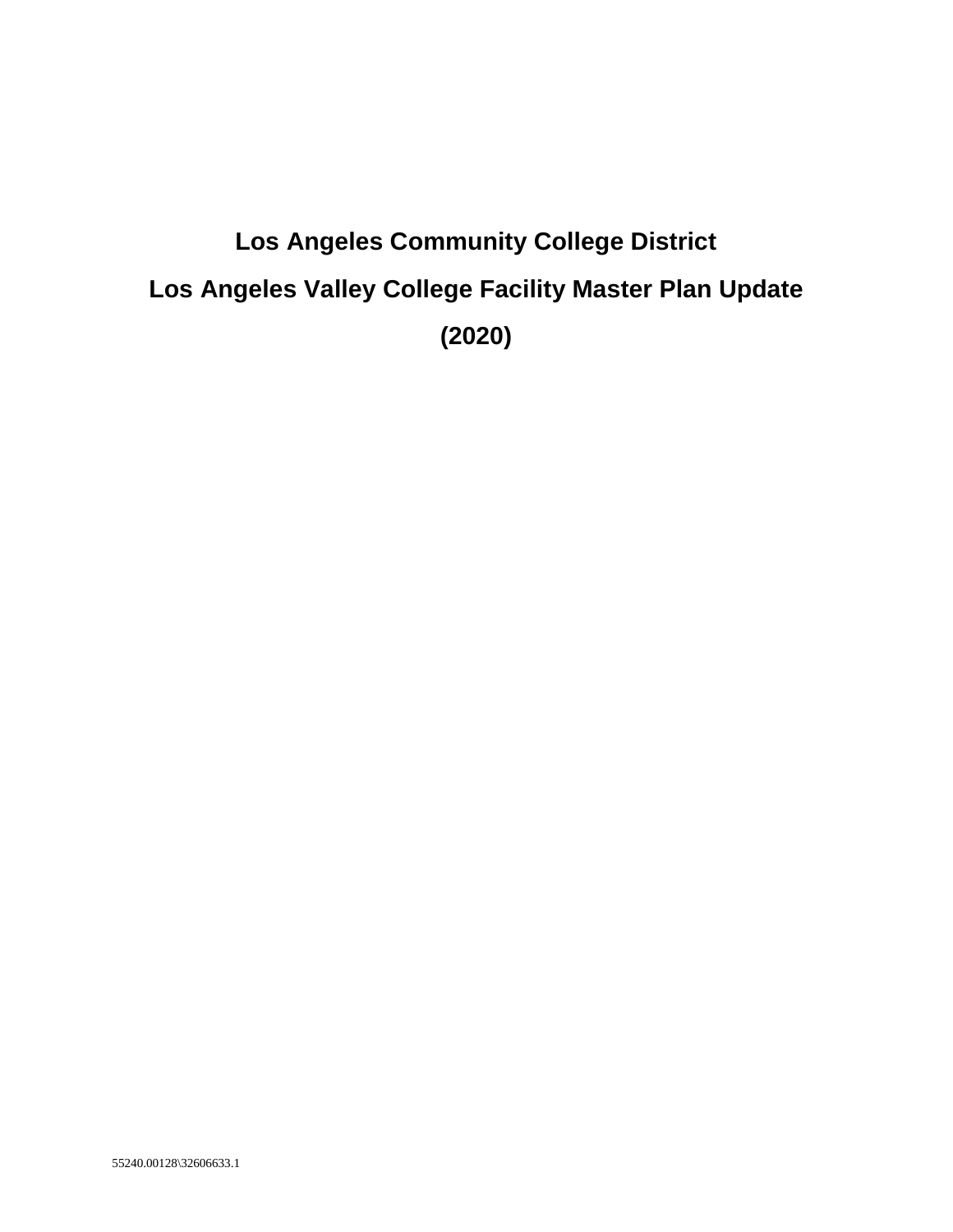## **Los Angeles Community College District**

## **Los Angeles Valley College Facility Master Plan Update**

## **Introduction**

This is the latest in a series of updates to the Los Angeles Valley College Facility Master Plan. The purpose of this update to the Facility Master Plan (hereinafter referred to as the 2020 Master Plan Update) is to:

- Coordinate facilities with programming and enrollment needs;
- Optimize building utilization and capacity load ratios and maximize student engagement; and
- Balance planning with funding availability.

The 2020 Master Plan Update involves construction of two new, state-of-the-art, multidisciplinary, academic buildings; improvements to campus infrastructure; and demolition of numerous old and/or obsolete buildings. Overall, the campus building square footage would increase nominally (by 3,624 square feet) as compared to previously approved plans, but the changes will make the campus more efficient.

The proposed changes will not have any direct effect on campus enrollment or employment.

# **Background**

A Facility Master Plan was adopted for Los Angeles Valley College in 2003. The Facility Master Plan was subsequently revised in 2005, 2006, 2010, and 2015. Analysis under the California Environmental Quality Act (CEQA) was completed for each of these iterations: 2003 Environmental Impact Report (EIR), 2005 Addendum, 2006 Addendum, 2010 Addendum, and 2015 Addendum.

## **2020 Master Plan Update**

As noted above, the 2020 Master Plan Update includes the following changes (also shown in Table 1):

- Academic Complex No. 1: Construction and operation of an 80,769 square-foot, multidisciplinary, three-story Academic Complex in the south-central part of the campus.
- Academic Building No. 2: Construction and operation of a 59,091 square-foot, multidisciplinary, up to three-story Academic Building in the northwest part of campus.
- Demolition of the following existing facilities: Foreign Language (16,130 sf), Engineering (24,145 sf), Emergency Services Training (20,660 sf), Business & Journalism (22,590 sf), Math & Science (19,611 sf), Behavioral Sciences (13,700 sf), and Humanities (19,400 sf). In all, 136,236 square-feet of existing buildings will be demolished.
- Modernization of campus infrastructure, including improvements regarding the ADA access, storm water, emergency lighting, fire alarms, security, and the Central Plant.

No other revisions to the Master Plan are proposed. The 2020 Master Plan Update does not affect previously-projected campus enrollment or employment.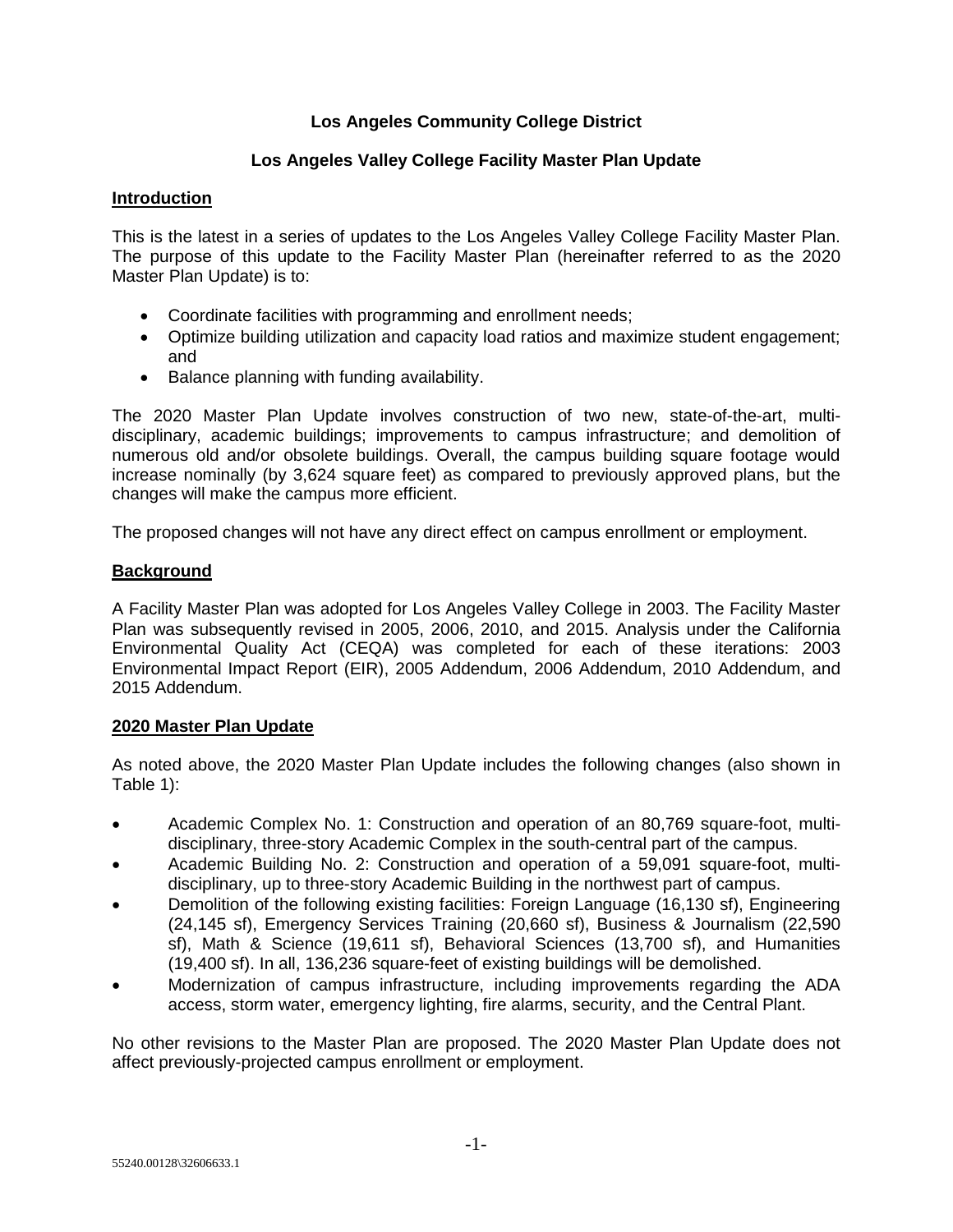Table 1 shows the change in facility square footage. Exhibits 1 and 2 show maps of: (1) the existing Master Plan, and (2) the proposed Master Plan after the proposed changes are implemented.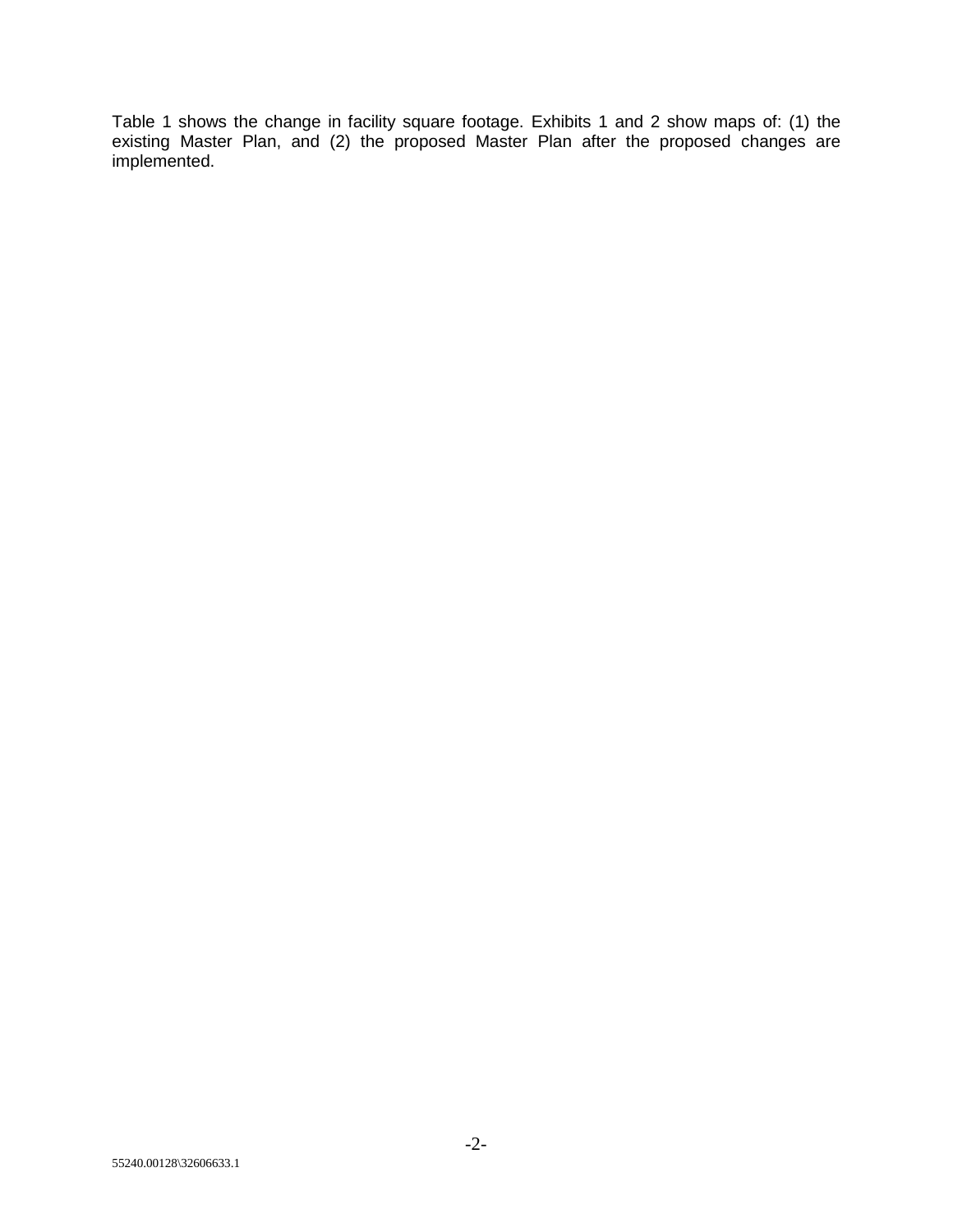## **TABLE 1 2020 FACILITY MASTER PLAN UPDATE PROJECTS**

| TABLE 1: SUMMARY OF PROPOSED CHANGES     |                                                                 |                                                      |
|------------------------------------------|-----------------------------------------------------------------|------------------------------------------------------|
|                                          | <b>Existing</b><br><b>Facility Master Plan</b><br><b>Update</b> | 2020<br><b>Facility Master</b><br><b>Plan Update</b> |
|                                          | Existing /<br><b>Previously</b>                                 |                                                      |
| <b>Facility</b>                          | <b>Approved GSF</b>                                             | <b>Proposed GSF</b>                                  |
| <b>NEW FACILITIES</b>                    |                                                                 |                                                      |
| Academic Complex No. 1                   | ---                                                             | 80,769                                               |
| Academic Building No. 2                  | ---                                                             | 59,091                                               |
| <b>Total New GSF Proposed</b><br>139,860 |                                                                 |                                                      |
| <b>DEMOLISHED FACILITIES</b>             |                                                                 |                                                      |
| Foreign Language                         | 16,130                                                          | $-16,130$                                            |
| Engineering                              | 24,145                                                          | $-24,145$                                            |
| <b>Emergency Services Training</b>       | 20,660                                                          | $-20,660$                                            |
| <b>Business &amp; Journalism</b>         | 22,590                                                          | $-22,590$                                            |
| Math & Science                           | 19,611                                                          | $-19,611$                                            |
| <b>Behavioral Sciences</b>               | 13,700                                                          | $-13,700$                                            |
| <b>Humanities</b>                        | 19,400                                                          | $-19,400$                                            |
|                                          | <b>Total New</b>                                                | 139,860                                              |
|                                          | <b>Total Removed</b>                                            | $-136,236$                                           |
|                                          |                                                                 |                                                      |
|                                          | <b>TOTAL</b>                                                    | 3,624                                                |
|                                          |                                                                 |                                                      |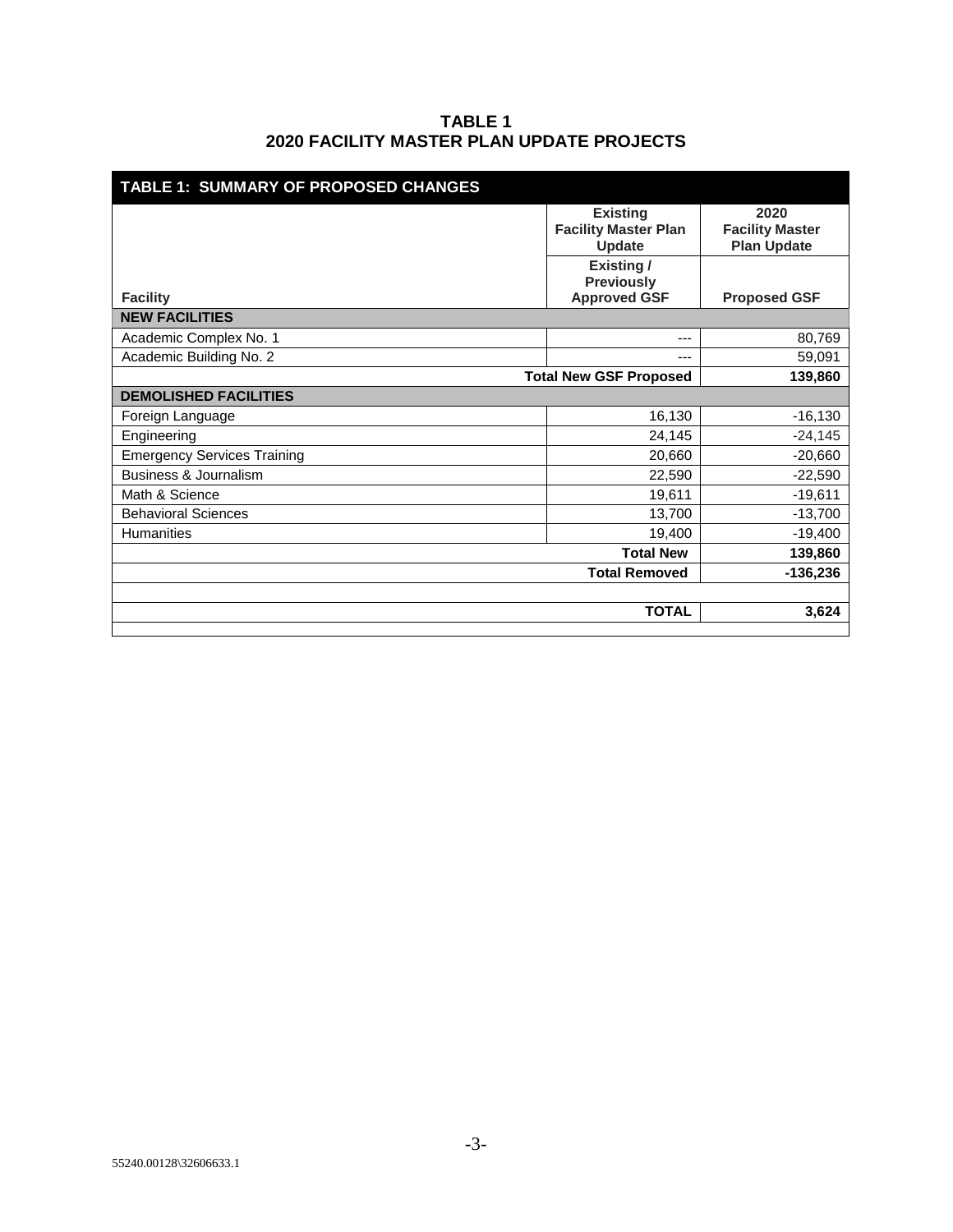

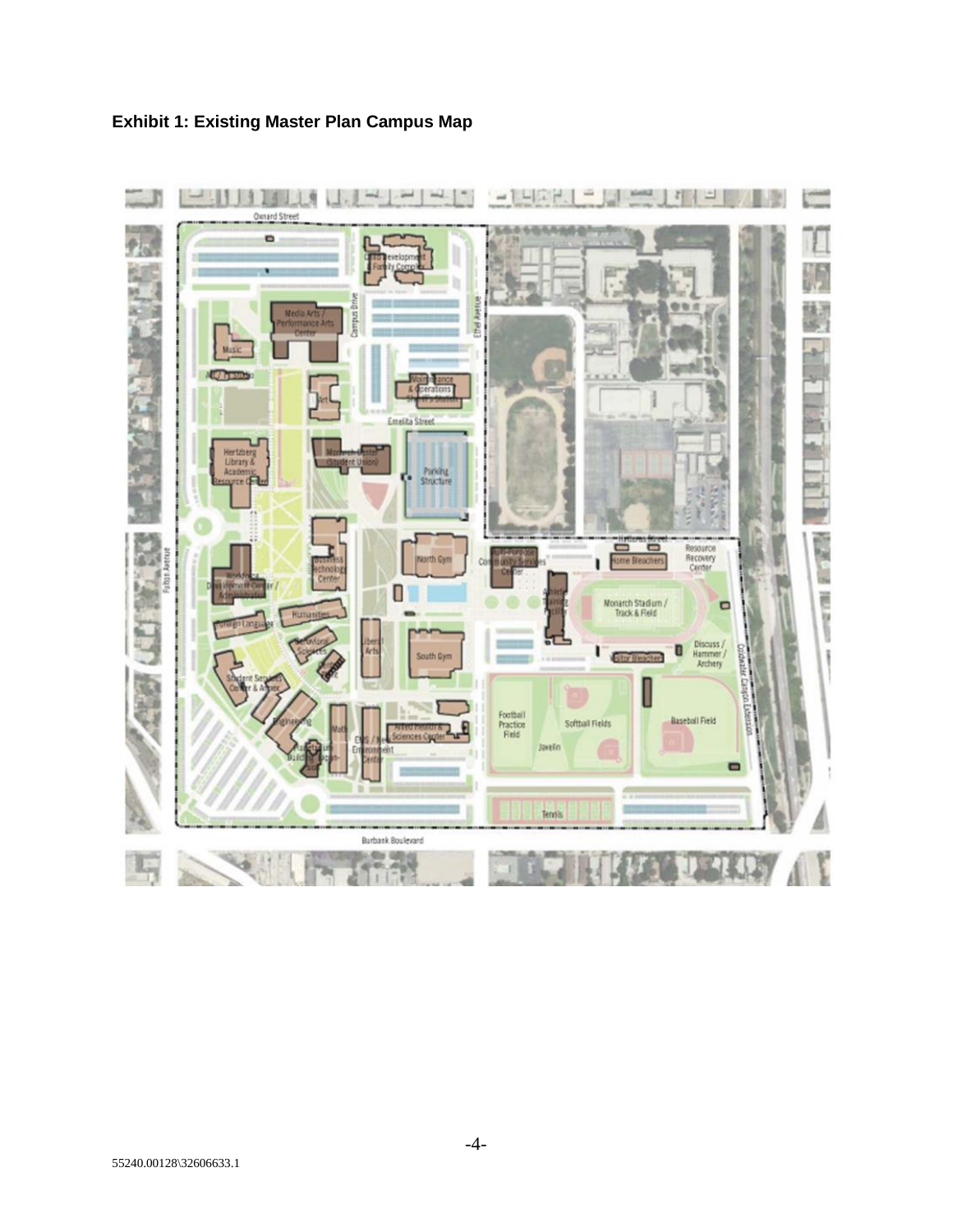